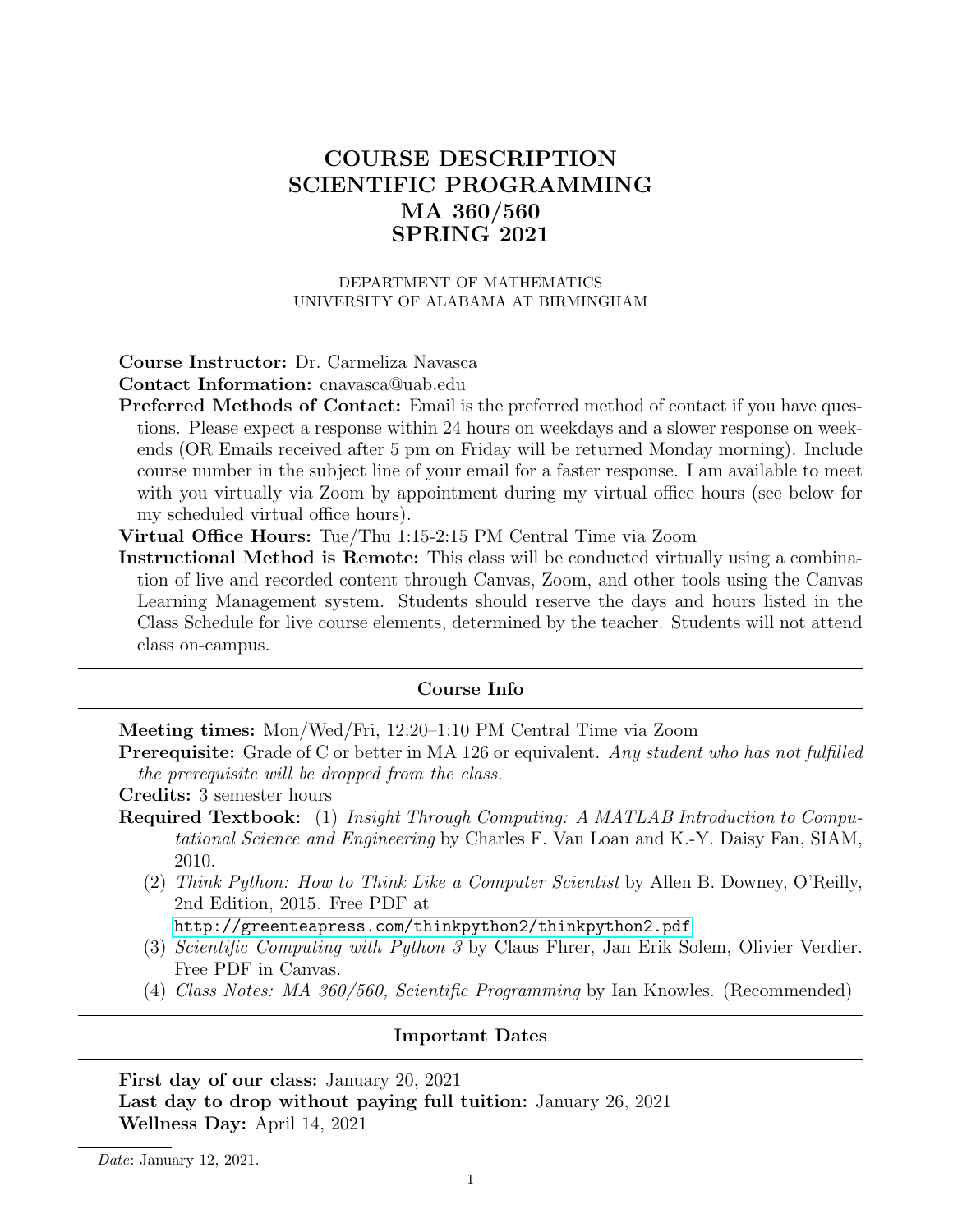Last day of our class: April 23, 2021 Final Date: Wednesday, April 28, 2021

# Course Policies

- Please make sure that you are able to receive e-mail through your Blazer-ID account. Official course announcements may be sent to that address.
- If your are contacted by the Early Alert Program, you should consider taking advantage of the services it offers.
- If you wish to request a disability accommodation please contact DSS at 934-4205 or at dss@uab.edu. See below for COVID-19 Temporary Adjustments.

## Course Description

Programming and problem solving using Matlab and Python. Emphasizes the systematic development of algorithms and programs. Topics include iteration, functions, arrays, Matlab graphics, image processing and robotics. Assignments and projects are designed to give the students a computational sense through complexity, dimension, inexact arithmetic, randomness, simulation and the role of approximation.

# Objectives of the Course

Upon successful completion of the course, a student

- (1) develops and implements algorithms from a mathematical given problem;
- (2) develops programming skills to produce working codes;
- (3) learns the basic principles of scientific computing, i.e. algorithms and software tools for science, math and engineering problems

### Class Management via Canvas

- Homework problems will be posted in canvas (<http://www.uab.edu/online/canvas>). All other materials (class announcements, codes, grades and etc.) will be posted in canvas. Students should log in to canvas everyday.
- Homework assignments, projects and activities will only be collected on canvas.

### Assessment Procedures

- Student achievement will be assessed by the following measures:
	- Weekly homework. Homework will be assigned on a weekly basis. There will be no extension of deadlines for any reason. Late homework will be not be accepted. Homework contributes 15% to the course average. Graduate students and students in the honor's program will do extra homework problems as provided by the instructor.
	- **Projects.** Each project contributes  $10\%$  to the course average. There will be six projects. (You may less than six projects or more than six projects and so, the individual project contribution will be adjusted accordingly. The graduate students and students in the honor's program will do extra problems within the projects.)
	- Final project. The final contributes 25% to the course average.

Grading Scheme: 15 % homeworks, 60 % projects and 25% final project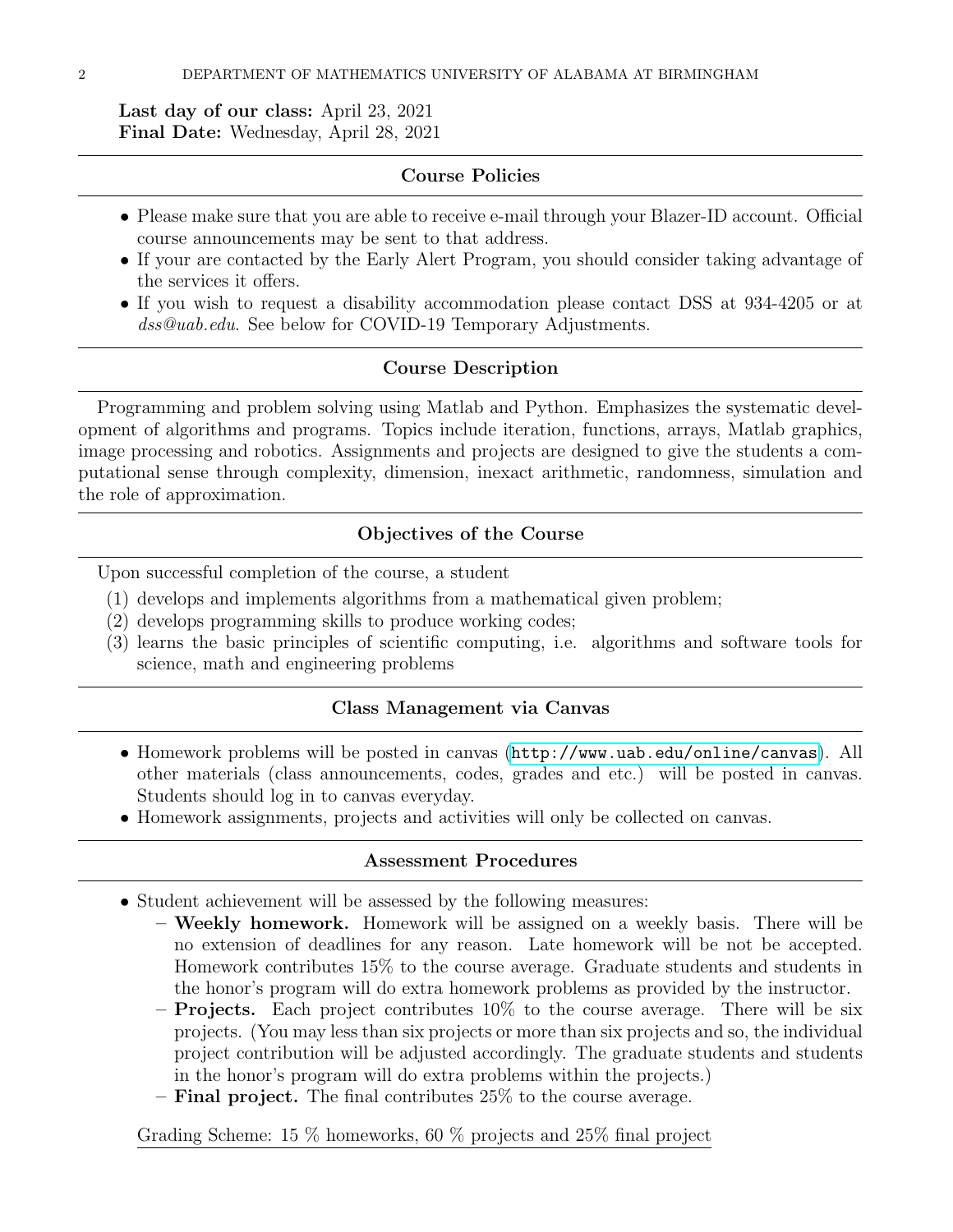• Your course performance is your course average (including the final exam score). This is a number between 0 and 100.

|                                                                                         | Course performance: $  88-100   75-87   62-74   50-61  $ below 50 |  |   |  |  |  |  |
|-----------------------------------------------------------------------------------------|-------------------------------------------------------------------|--|---|--|--|--|--|
|                                                                                         | Final Grade:                                                      |  | R |  |  |  |  |
| For graduate students, your final grade is determined according to the following table: |                                                                   |  |   |  |  |  |  |
|                                                                                         | Course performance:   88-100   75-87   50-74   below 50           |  |   |  |  |  |  |
|                                                                                         | Final Grade:                                                      |  |   |  |  |  |  |

• Your final grade is determined according to the following table:

Where the university can, it is providing a Pass/Fail option in case there are circumstances and/or challenges students are encountering related to the ongoing pandemic that might make a Pass/Fail option a better option. If students are not remaining with the default letter grade method for any of their courses, they must select the Pass/Fail grading method for each course individually. This selection is made toward the end of the semester. Once a student selects the option for a Pass/Fail grading method for a particular course, that decision is not reversible regardless of their performance on remaining assignments or final exams.

• There will be a group project or activity in this course. Please make sure to check the group project instructions page to locate your group and your group space in Canvas. In this group project activity, you will collaborate with other students to submit a report/video/ presentation. As a team, you will work together to break the project up into separate tasks and decide on the tasks or sub-tasks each member is responsible for. Be sure to leave enough time to put all the pieces together before the group assignment is due and to make sure nothing has been forgotten. At the end of the project, you will be required to fill out a group self-evaluation form to evaluate other team members contributions to the project. This peer evaluation score is worth 15% of your group project grade.

# Tips

- By working steadily and regularly, you will increase your chances to succeed in this course.
- Remember, being a full-time student is a full-time job.

# UAB Policies and Resources

• Misconduct

The University of Alabama at Birmingham expects all members of its academic community to function according to the highest ethical and professional standards. Students, faculty, and the administration of the institution must be involved to ensure this quality of academic conduct. Review the Academic Honor Code and Non-Academic Student Code of Conduct linked below.

– Academic Honor Code

(<https://www.uab.edu/students/one-stop/policies/academic-honor-code>), see below.

– Non-Academic Student Code of Conduct (<https://www.uab.edu/students/conduct/>)

• DSS Accessibility Statement Accessible Learning: UAB is committed to providing an accessible learning experience for all students. If you are a student with a disability that qualifies under Americans with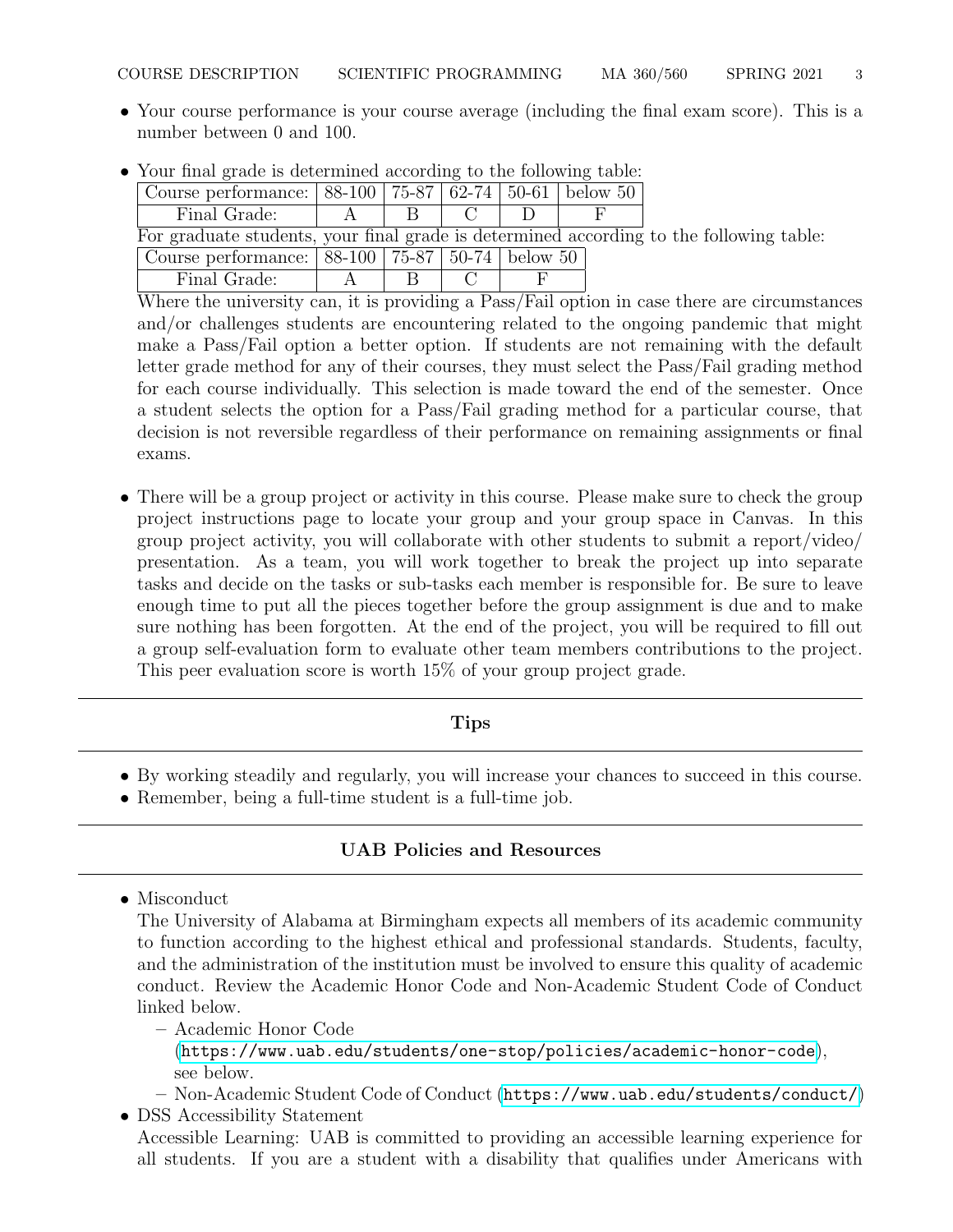Disabilities Act (ADA) and Section 504 of the Rehabilitation Act, and you require accommodations, please contact Disability Support Services for information on accommodations, registration and procedures. Requests for reasonable accommodations involve an interactive process and consist of a collaborative effort among the student, DSS, faculty and staff. If you are registered with Disability Support Services, please contact DSS to discuss accommodations that may be necessary in this course. If you have a disability but have not contacted Disability Support Services, please call(205) 934-4205, visit (<https://www.uab.edu/students/disability/>), or their office located in Hill Student Center Suite 409.

COVID-19 Adjustments for Students: Attendance WILL NOT be a part of your grade in this course. [Where attendance is part of the grade: All absences for COVID-19 related illnesses will be excused.] Students concerned about their attendance as a result of COVID-19 should register with Disability Support Services. UAB Disability Support Services (DSS) has established a process for UAB students to request temporary adjustments based on the impact of COVID-19. The process is similar to the traditional DSS registration procedures for accommodations based on disability. However, these requests will be referred to as "COVID-19 Related Temporary Adjustments". On the DSS website, there is a section (next to the traditional DSS application process) titled "Request COVID-19 Temporary Adjustments" where students can read the process and click to complete an application. On the application, the student must complete an attestation and identify which of the following category(s) applies to their situation. Students will be allowed to submit documentation to support their requests.

- I am 65 or older
- My medical provider has determined that I am an individual who is considered high risk according to Centers for Disease Control and Prevention
- I care for or reside with an individual who has been determined to be high risk according to Centers for Disease Control and Prevention
- I have tested positive for COVID-19
- I am requesting adjustments for another reason Any questions regarding this process should be referred directly to dss@uab.edu. For qualifying students, DSS staff will create a Notification of Temporary Adjustment Letter (PDF format) which will be provided to students. Students will share this letter, as needed, with instructors to request adjustments.
- Title IX Statement

The University of Alabama at Birminghamis committed to providing an environment that is free from sexual misconduct, which includes gender-based assault, harassment, exploitation, dating and domestic violence, stalking, as well as discrimination based on sex, sexual orientation, gender identity, and gender expression. If you have experienced any of the aforementioned conduct we encourage you to reportthe incident.UAB provides several avenues for reporting.For more information about Title IX, policy, reporting, protections, resources and supports, please visit (<https://www.uab.edu/titleix/>)for UABs Title IX, UABs Equal Opportunity, Anti-Harassment, Duty to Report, and Non-Retaliation policies.

### Academic Honor Code

The University of Alabama at Birmingham expects all members of its academic community to function according to the highest ethical and professional standards. Academic misconduct undermines the purpose of education. Such behavior is a serious violation of the trust that must